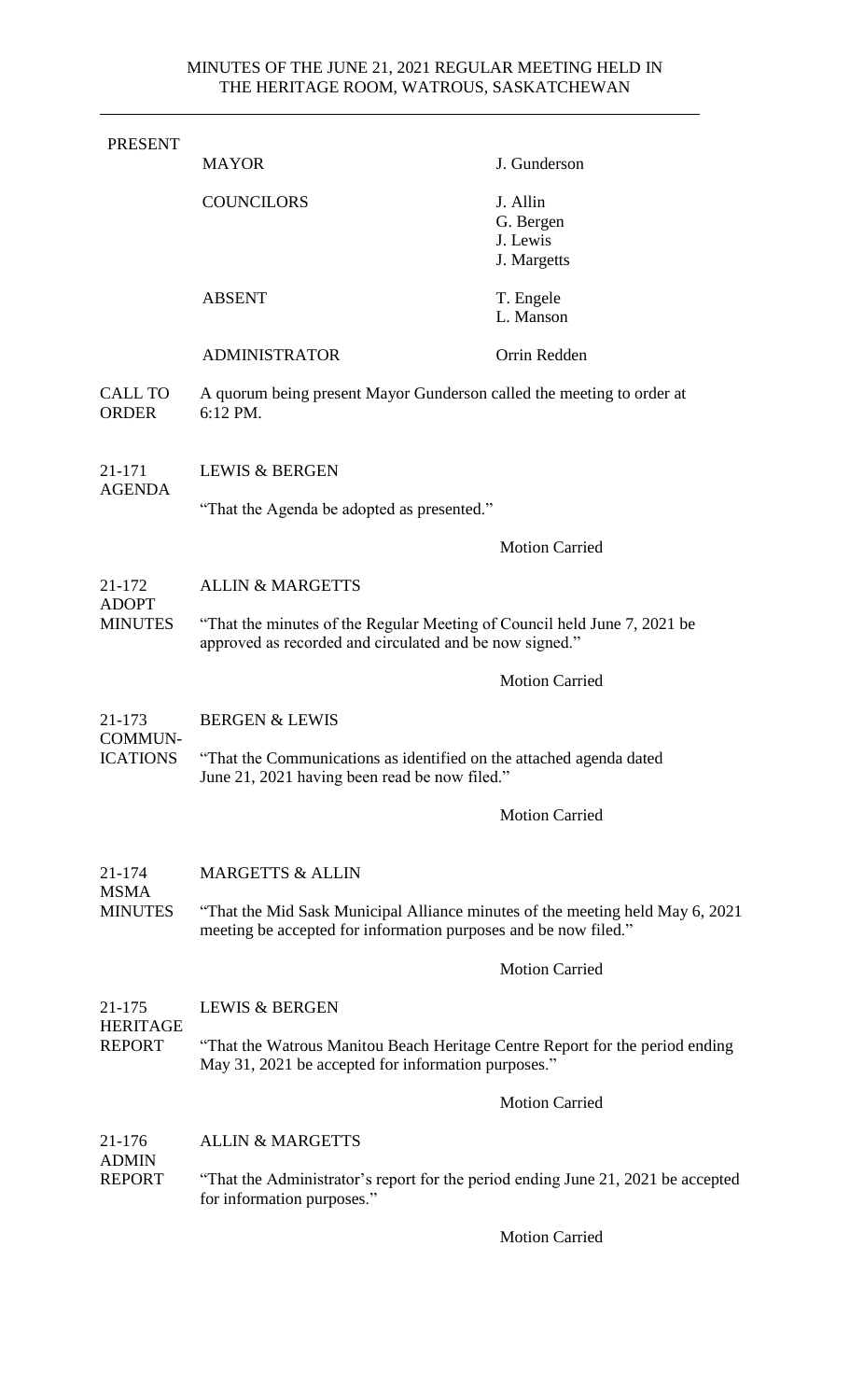### 21-177 BERGEN & LEWIS

FINANCIALS "That the Bank Reconciliation and Statement of Financial Activities and Payments for the month ending May 31, 2021 be accepted for information purposes and be now filed."

Motion Carried

# 21-178 ALLIN & MARGETTS BYLAW 05-2021 "That Bylaw No. 05-2021 of the Town of Watrous being a Bylaw to Provide for Base Taxes be read a first time."

Motion Carried

- 21-179 ALLIN & MARGETTS
- BYLAW 05-2021 "That Bylaw No. 05-2021 be read a second time."

Motion Carried

21-180 ALLIN & MARGETTS

BYLAW

BYLAW

BYLAW

BYLAW

BYLAW

05-2021 "That Bylaw No. 05-2021 be given three readings at this meeting."

Motion Carried Unanimously

### 21-181 ALLIN & MARGETTS

05-2021 "That Bylaw No. 05-2021 of the Town of Watrous being a Bylaw to Provide for Base Taxes be now read a third and final time and now be adopted."

Motion Carried

#### 21-182 BERGEN & LEWIS

05-2021 "That Bylaw No. 06-2021 of the Town of Watrous being a Bylaw to Establish Mill Rate Factors be read a first time."

Motion Carried

- 21-183 BERGEN & LEWIS
- 06-2021 "That Bylaw No. 06-2021 be read a second time."

Motion Carried

- 21-184 BERGEN & LEWIS
- 06-2021 "That Bylaw No. 06-2021 be given three readings at this meeting."

Motion Carried Unanimously

21-185 BERGEN & LEWIS

BYLAW

06-2021 "That Bylaw No. 06-2021 of the Town of Watrous being a Bylaw to Establish Mill Rate Factors be now read a third and final time and now be adopted."